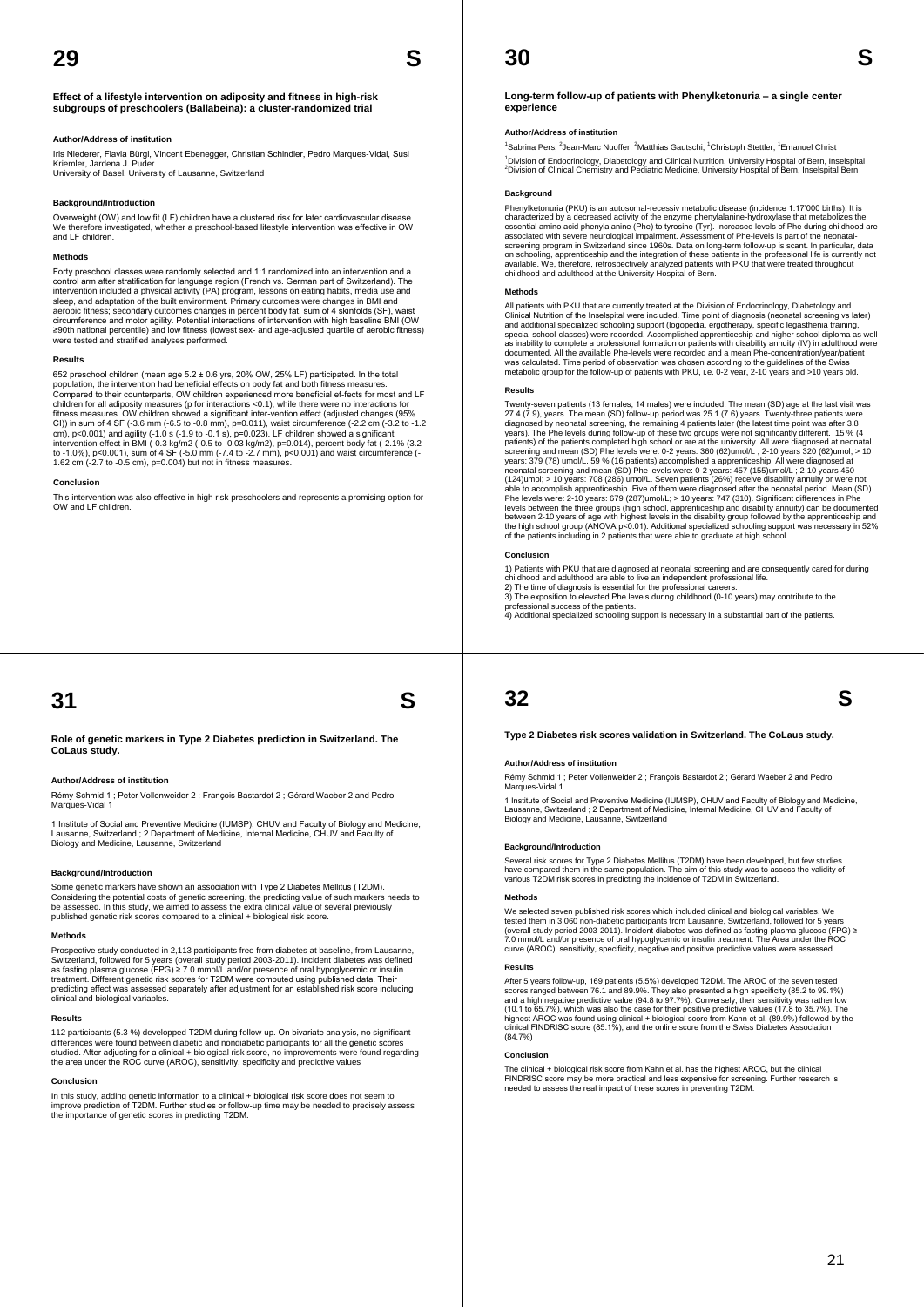# Jahresversammlung Assemblée annuelle

2011

1. und 2. Dezember 2011 le 1<sup>er</sup> et 2 décembre 2011

Inselspital Bern

硚

Schweizerische Gesellschaft für Endokrinologie und Diabetologie - SGED

Société Suisse d'Endocrinologie et de Diabétologie - SSED